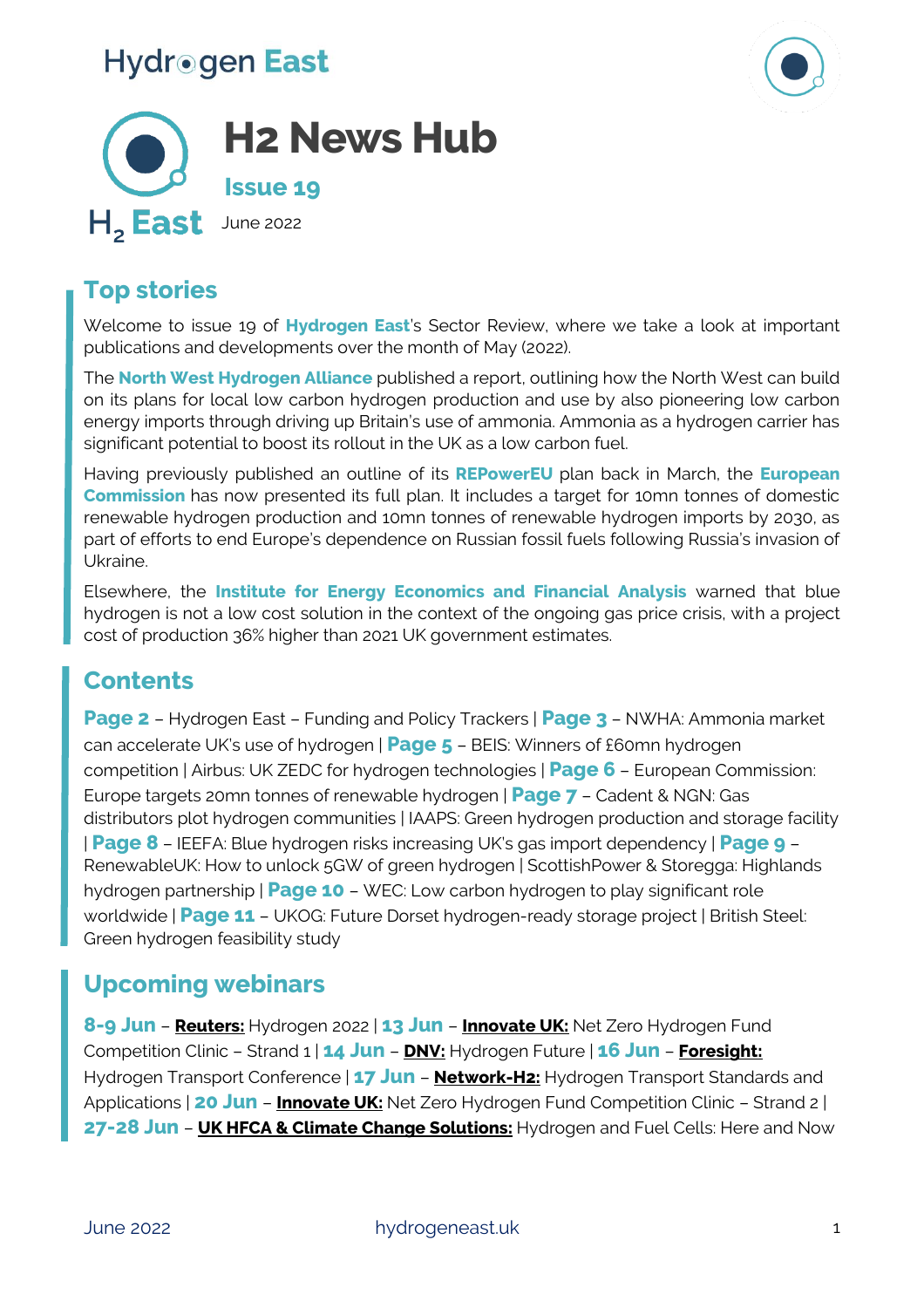

### **Funding tracker**

There are a number of funds already available for developers, local authorities and innovative organisations. These cover both feasibility studies and demonstrator projects.

The **Net Zero Hydrogen Fund**, expected to be consulted on in July 2021, has been promised for early 2022. This will be the primary area of government funding for hydrogen projects in the nearterm, with up to £240mn on offer.



### **Policy tracker**

A number of consultations and strategies are in development and are expected to be issued in 2021. Following the launch of the **UK Hydrogen Strategy** on 17 August 2021, government as opened a number of consultations, outlined below.

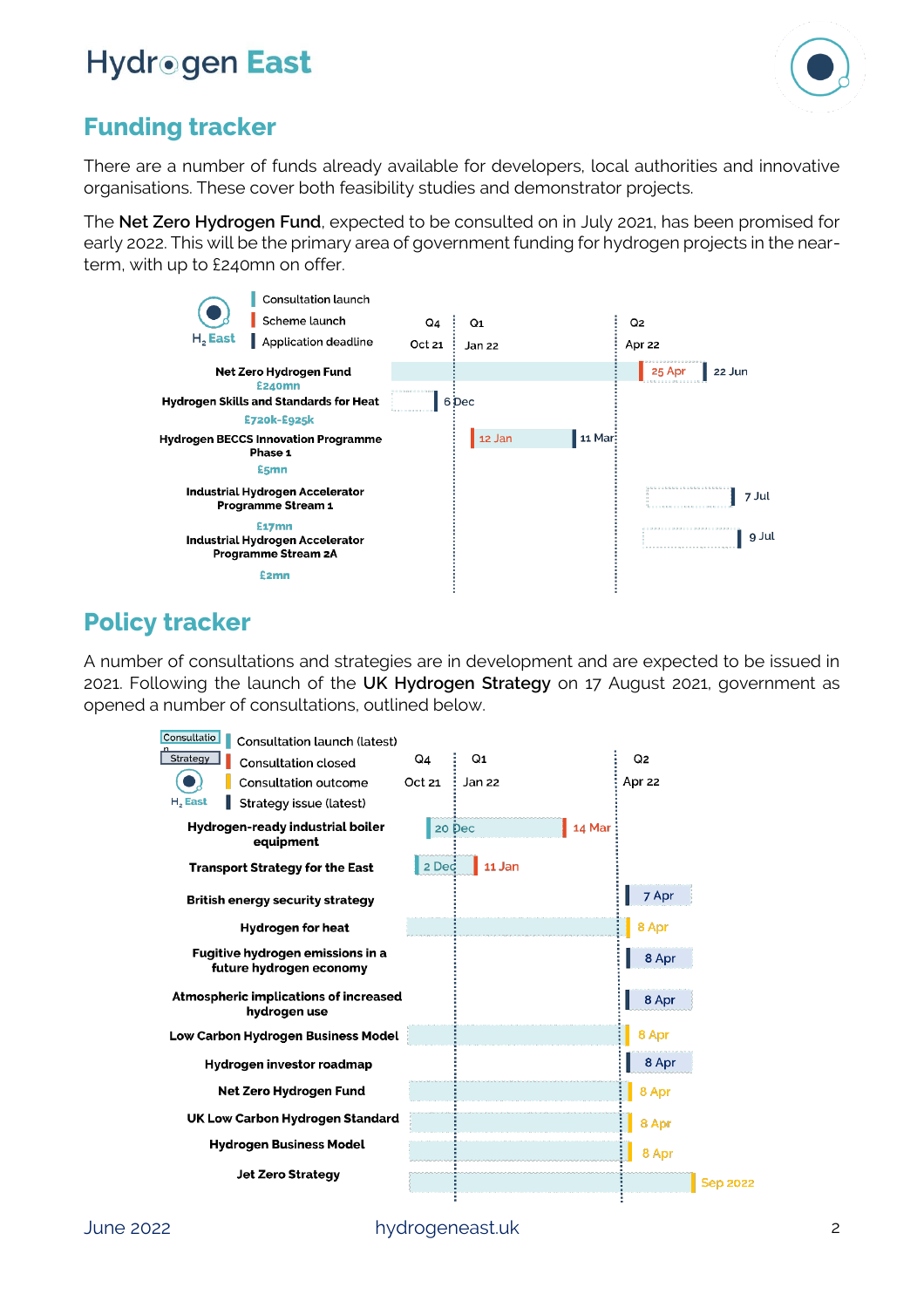

#### **Ammonia market can accelerate the UK's use of hydrogen**

Using ammonia as a hydrogen carrier has the potential to boost its rollout in the UK as a low carbon fuel, according to the North West Hydrogen Alliance (NWHA).

Figure 1: Energy density comparison of transportation fuels (indexed to gasoline=1)



On 12 May, the NWHA [published](https://www.nwhydrogenalliance.co.uk/news-stories/new-report-reveals-ammonia-market-could-accelerate-hydrogen-use-in-the-uk/) a report, where it outlined how the North West can build on its plans for local low carbon hydrogen production and use by also pioneering low carbon energy imports through driving up Britain's use of ammonia. The UK will need between 200-425TWh of hydrogen to meet net zero by 2050, with imports from international markets set to be crucial in lowering the risks of delivering enough hydrogen production capacity to meet expected UK demand.

There are, however, issues when it comes to transporting hydrogen over long distances at large volumes. It has a higher energy density by mass, but lower energy density by volume in comparison to the most commonly used transport molecules. In liquid form, there are significant losses associated with boil off – around 25% across the supply chain – with alternative methods of transport being explored, including ammonia.

#### Figure 2: Ammonia is rapidly being considered the most promising long term molecule for global energy markets

| <b>Type</b>                          | <b>MGO</b>                                    | <b>LNG</b>       | <b>Bio gas</b>                                                                    | <b>Bio diesel</b>                                                                                  | <b>Methanol</b>                                                       | Ammonia                                                                                      | Hydrogen                                                                           |
|--------------------------------------|-----------------------------------------------|------------------|-----------------------------------------------------------------------------------|----------------------------------------------------------------------------------------------------|-----------------------------------------------------------------------|----------------------------------------------------------------------------------------------|------------------------------------------------------------------------------------|
| Carbon                               | <b>Fossil Fuel</b>                            |                  | Carbon neutral                                                                    |                                                                                                    |                                                                       |                                                                                              |                                                                                    |
| <b>Storage</b><br>condition          | <b>Ambient</b><br>temperature<br>and pressure | $-162^{\circ}$ C | $-162^{\circ}$ C                                                                  | <b>Ambient</b><br>temperature<br>and pressure                                                      | <b>Ambient</b><br>temperature<br>and pressure                         | $-34^{\circ}$ C or<br>10bar                                                                  | $-253^{\circ}$ C                                                                   |
| <b>Relative</b><br>fuel tank<br>size | ٦                                             | 2.3              | 2.3                                                                               |                                                                                                    | 2.3                                                                   | 4.1                                                                                          | 7.6                                                                                |
| <b>Relative</b><br><b>CAPEX</b>      | 1                                             | 1.3              | 1.3                                                                               |                                                                                                    | 1.15                                                                  | 1.2                                                                                          | <b>Very</b><br>expensive                                                           |
| Fuel cost &<br>availability          | Less expensive,<br>high availability          |                  | <b>Supply</b><br><b>constraints</b><br>mean this<br>isn't a large<br>scale option | <b>Difficult to</b><br>forecast due<br>to unstable<br>supply and<br>food security<br><i>issues</i> | <b>Expensive</b><br>due to high<br>cost of CO <sub>2</sub><br>capture | <b>Expensive</b><br>compared<br>to fossil<br>fuel but<br>low priced<br>for carbon<br>neutral | Reasonable<br>fuel<br>production<br>cost. High<br>storage and<br>transport<br>cost |

(Source: NWHA)

There are a number of characteristics that make ammonia an ideal hydrogen carrier, such as its high hydrogen content by mass (18%) and zero carbon content, with it unique among hydrogen carriers in that its non-hydrogen molecule is nitrogen, instead of carbon. It is also similar to LPG, allowing existing storage, transport and terminal equipment to potentially be used; can be liquified under mild conditions; and has a mature supply chain.

Global production of ammonia is already at 176mn tonnes per year, with the majority produced at

large-scale through the Haber Bosch process. This is where hydrogen and nitrogen react at pressures of up to 200 bar. The carbon intensity here is dependent to the source of hydrogen used, with almost all ammonia today produced using natural gas or LPG as feedstock, before being reformed to produce hydrogen.

This means producing low carbon ammonia will call for a low carbon hydrogen source, with the most significant factors influencing the economics here the input cost of renewable electricity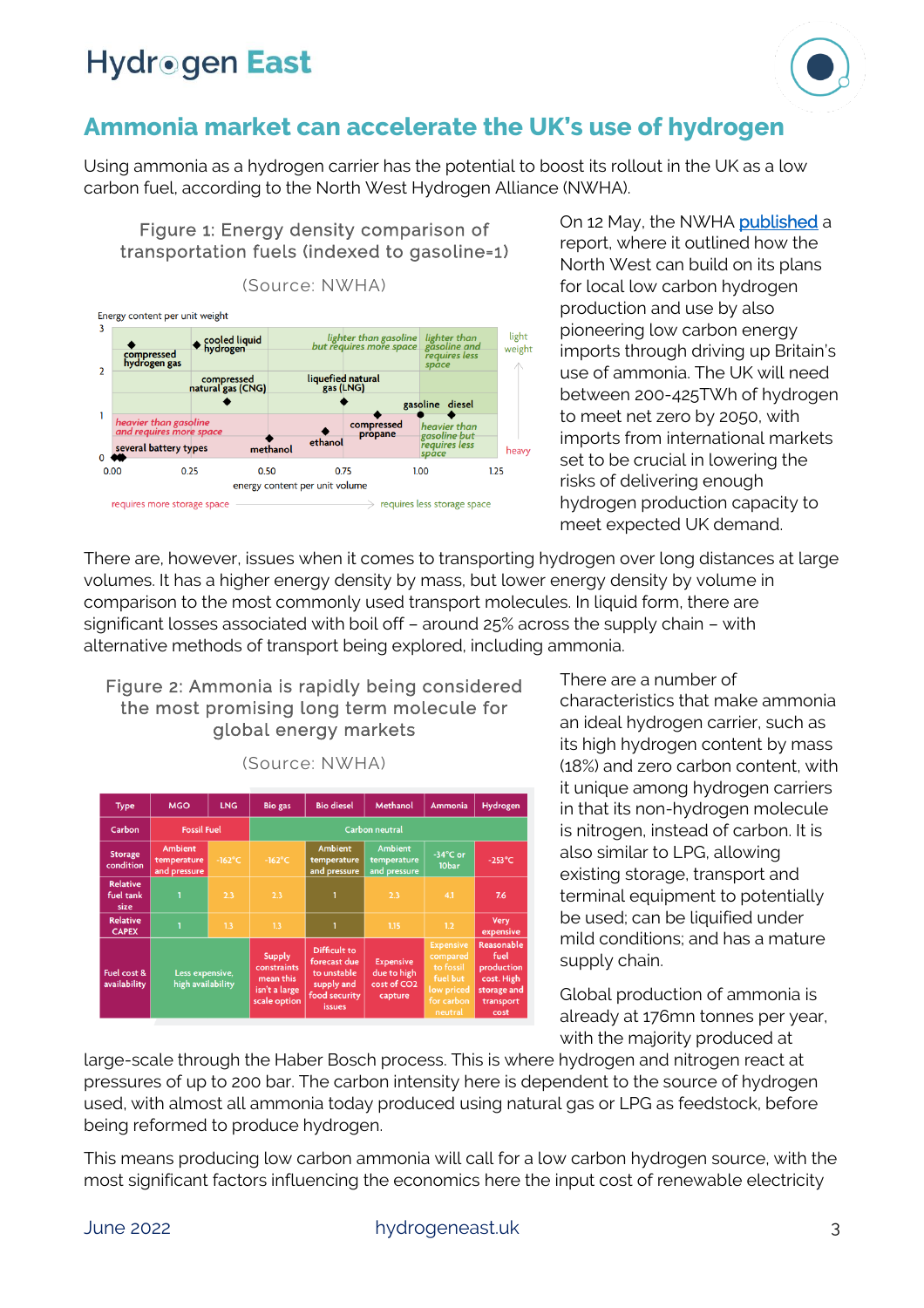

#### Figure 3: Hydrogen production cost from natural gas by region



for electrolytic production, or natural gas for CCUS-enabled production. These are likely to be geographically driven, with the low cost of solar in the Middle East and Australia suggesting hydrogen imported from these areas will be competitive with domestic production and could help support the UK in meeting domestic hydrogen demand.

Furthermore, with the UK currently importing around

200TWh of energy in the form of LNG each year from Qatar (49%) and the US (27%), ammonia and hydrogen offer the UK a chance to diversify and decarbonise its energy imports.

The North West in particular has the potential to become a low carbon ammonia import hub. NWHA set out how this is down to the high concentration of hydrogen demand it has due to its industrial activity, the ammonia users in the region – CF Fertiliser's Ince and Billingham sites can produce material volumes of ammonia each year – and the fact it has one of the largest ports in the UK in the Port of Liverpool, which offers an opportunity to develop infrastructure to import and export ammonia.

To capitalise on this opportunity, the North West should look to explore an ammonia decomposition demonstrator, with this one of the least developed areas of the decarbonised ammonia supply chain; explore opportunities for ammonia in the hydrogen economy, both as a means of transporting and storing hydrogen in the region; explore opportunities to import or export ammonia; and explore the use of decarbonised ammonia in other applications, including maritime use and as an energy source off the grid, where hydrogen is not available.

#### Figure 4: Hydrogen production costs from hybrid solar PV and onshore wind in the long term



(Source: NWHA)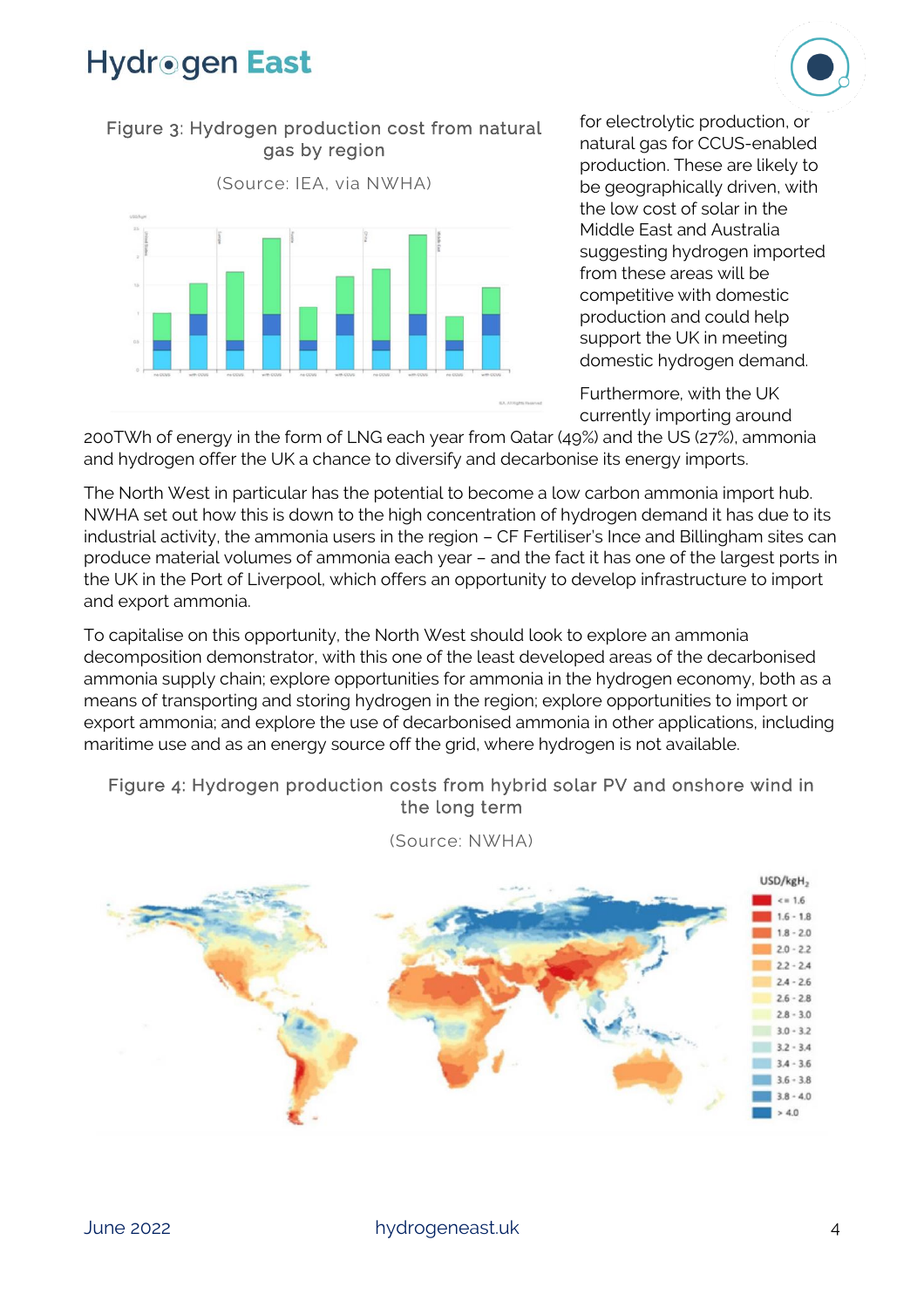

#### **Government reveals winners of £60mn hydrogen competition**

The government has revealed that 28 projects spread across the UK have been awarded funding through its Low Carbon Hydrogen Supply 2 (HySupply2) competition.

On 19 May, BEIS **announced** the winners, which will benefit from a share of £60mn in funding. This backing will support research and innovation in the supply of producing and transporting hydrogen, paving the way for it to become a more viable, affordable fuel to power industry. It will also help to drive the UK hydrogen industry forwards, cutting costs, bringing new solutions to market, and ensuring that the UK continues to develop world-leading hydrogen technologies "at home".

ITM Power's plan to build a next generation 5MW electrolyser stack is among the successful projects. Supported with £9.2mn, this will build on findings from the first Hydrogen Supply programme, with ITM Power aiming to bring the lowest cost green hydrogen solution to the market. Vattenfall's 8.8MW Hydrogen Turbine 1 project has received £9.3mn, with this set to be a world-first full scale demonstration combining offshore wind and green hydrogen production, while ERM Dolphyn has been awarded £8.6mn as it focuses on the production of green hydrogen at multi-gigawatt scale from floating offshore wind.

Elsewhere, Gemserv is leading a consortium to design, build, commission and operate the world's largest and most efficient ammonia to hydrogen integrated membrane reactor, with £6.7mn awarded to support this work, while Cadent (£296,174) is set for feasibility work focused on how to purify hydrogen that has been through the gas grid to make it suitable for use in vehicles, and the National Nuclear Laboratory (£242,619) will review and model processes that can use the heat from nuclear reactors to produce hydrogen.

#### **Airbus launches platform for hydrogen development in the UK**

Airbus has announced the launch of a Zero Emission Development Centre (ZEDC) for hydrogen technologies in the UK.

On 25 May, Airbus **outlined** how a priority for the UK ZEDC will be the development of a costcompetitive cryogenic fuel system, which is required for the successful entry-into-service of Airbus' ZEROe passenger aircraft by 2035. It will also look to accelerate UK skills and know-how on hydrogen propulsion technologies. Technology development has already commenced at the centre, which is based in Bristol, and will cover the full product capabilities from components all the way through to whole system and cryogenic testing.

The ZEDC will complement the existing research and technology footprint that Airbus already has in the UK – it opened its £40mn AIRTeC research and testing facility in 2021 to deliver the next generation of aircraft wind, landing-gear systems and fuel system designs. It will also complement the work being done on cryogenic liquid hydrogen tanks across Airbus' existing ZEDCs in Spain, France and Germany. All Airbus ZEDCs are set to be fully operational and ready for grounds testing with the first fully cryogenic hydrogen tank during 023, with flights testing then starting in 2026.

Sabine Klauke, Airbus Chief Technical Officer, said: "Establishing the ZEDC in the UK expands Airbus' in-house industrial capabilities to design, develop, test and manufacture cryogenic hydrogen storage tanks and related systems for the ZEROe project across Airbus' four home countries. This, coupled with our partnership with ATI, will allow us to leverage our respective expertise to realise the potential of hydrogen technology to support the decarbonisation of the aviation industry."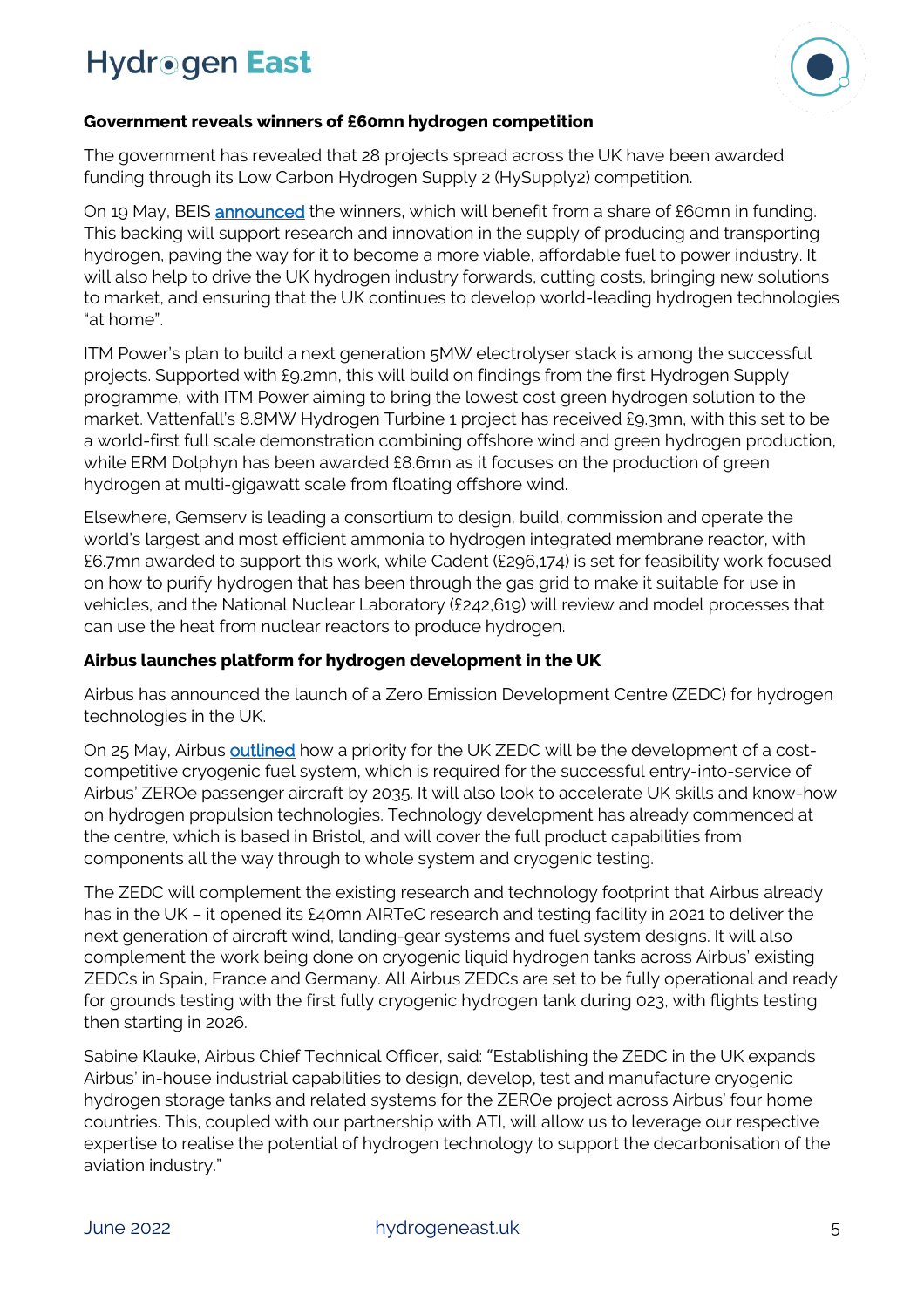

### **Europe targets 20mn tonnes of renewable hydrogen**

The European Commission has set a target of 10mn tonnes of domestic renewable hydrogen production and 10mn tonnes of renewable hydrogen imports by 2030.

Figure 5: European map of infrastructure for gas – PCIs and additional projects identified through REPowerEU, including hydrogen corridors



(Source: European Commission)

On 18 May, it **presented** its REPowerEU Plan, having initially **unveiled** an outline back in March. REPowerEU is a response to hardships and global energy market disruptions exacerbated by Russia's invasion of Ukraine. Through a range of measures aimed at transforming Europe's energy system, including energy savings, diversification of energy supplies and an accelerated roll-out of renewable energy to replace fossil fuels in homes, industry and power generation, it will strive to end the EU's dependence on Russian fossil fuels and tackle the climate crisis.

Specific plans include enhancing longterm energy efficiency measures and a newly created EU Energy Platform, supported by regional taskforces, to enable voluntary common purchases of gas, LNG and hydrogen by pooling demand, optimising infrastructure use and coordinating outreach to suppliers. It also proposes a massive scaling-up and

speeding-up of renewable energy, including a dedicated EU Solar Strategy to double capacity by 2025 and install 600GW by 2030, as well as a targeted amendment to the Renewable Energy Directive to recognise renewable energy as an overriding public interest.

As for renewable hydrogen specifically, to deliver on the 20mn tonnes targeted by 2030, it is calling on the European Parliament and the Council to align the sub-targets for renewable fuels of non-biological origin under the Renewable Energy Directive for industry and transport, and to rapidly conclude the revision of the Hydrogen and Gas Market package. It will also top-up Horizon Europe investments on the Hydrogen Joint Undertaking to double the number of Hydrogen Valleys, publish two Delegated Acts on the definition and production of renewable hydrogen for public feedback, complete the assessment of the first Important Projects of Common European Interest on hydrogen by the summer, and regularly report from 2025, in close cooperation with Member States, on hydrogen uptake, and the use of renewable hydrogen in hard-to-abate appliances in industry and transport.

It further outlined how accelerated efforts are required to deploy hydrogen infrastructure for producing, importing and transporting 20mn tonnes of hydrogen by 2030, with total investment needs for key hydrogen infrastructure categories forecast to be in the range of €28-38bn for EU-internal pipelines and €6-11bn for storage. It pledged to support the deployment of three major hydrogen import corridors in the Mediterranean, North Sea and, as soon as conditions allow, Ukraine. To achieve these goals, the Commission will undertake actions including mapping preliminary hydrogen infrastructure needs by March 2023, as well as setting up a dedicated workstream on joint renewable hydrogen purchasing under the EU Energy Platform.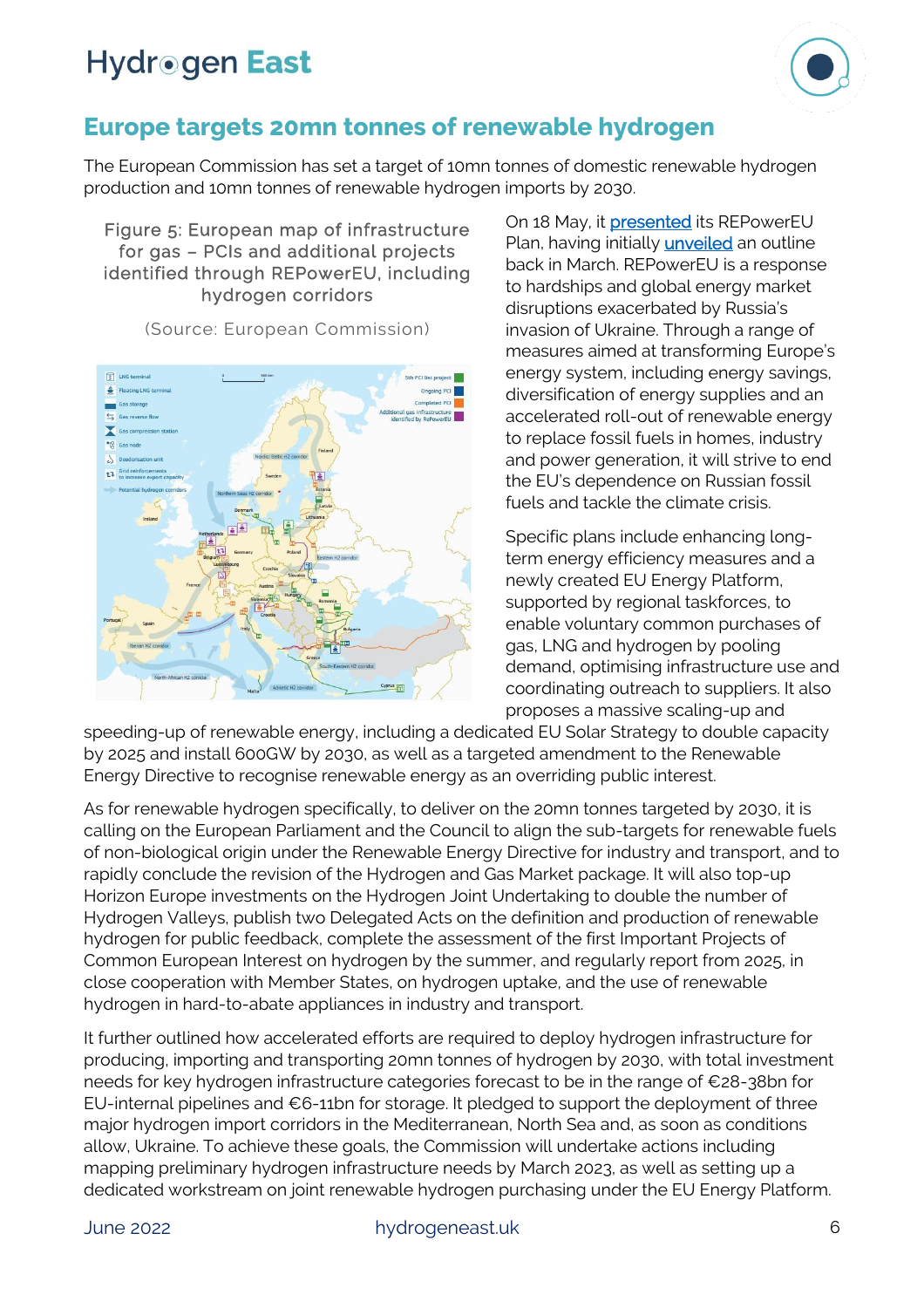

#### **Gas distributors plot hydrogen communities**

Cadent and Northern Gas Networks (NGN) are set to progress plans for a UK hydrogen village, after being shortlisted by Ofgem.

On 6 May, Ofgem **announced** that it will fund two detailed design studies under the RIIO-GD2 Net Zero Pre-Construction and Small Projects (NZASP) re-opener. Having received applications from gas distribution network companies in December 2021 to fund detailed design studies for a Hydrogen Village Trial, it concluded there was value in funding both of Cadent and NGN's detailed design studies, given they had clear plans and demonstrated a diversity of information that will be captured as they progress.

Cadent is **looking** to use up to 2,000 properties in Ellesmere Port for the UK's first hydrogen village. This would see the properties stop using natural gas for heating and cooking, replacing it with hydrogen instead. It has developed the proposal alongside British Gas, with support from Cheshire West and Chester Council.

It would see each property in the area receive free boiler upgrades to new hydrogen-ready ones, while residents would pay the same to use hydrogen as they would natural gas throughout the duration of the two-year programme. Cadent and British Gas have written to all residents whose properties would be supplied with hydrogen, explaining the programme in greater detail. Cadent further revealed that every property in the area will be surveyed, while pledging that residents will be consulted throughout the process.

Northern Gas Networks (NGN), meanwhile, is **exploring** the potential to bring hydrogen for heating and cooking to some areas of Redcar. It would see 2,000 homes and businesses in parts of Redcar, including the town centre, using hydrogen, with this produced in Teesside and thus ensuring Redcar is self-sufficient, generating its own hydrogen locally from renewable sources. NGN will now develop its proposal in greater detail and liaise with the local community and stakeholders in the area. This consultation will see everyone in the project area sent information, including a letter and leaflet, outlining more about the project.

Approval for the projects is set to be given in 2023, with the studies enabling a go/no-go decision, before the projects themselves commence from 2025.

#### **Green hydrogen manufacturing capability to accelerate research and innovation**

A new green hydrogen production and storage facility is set to serve as a regional and national demonstrator for local green energy generation and use.

On 16 May, IAAPS [announced](https://iaaps.co.uk/news/iaaps-accelerates-its-hydrogen-research-and-innovation/) that following a successful £2.5mn bid to the UK Research Partnership Innovation Fund (RPIF), it will establish green hydrogen manufacturing capability at its new research and innovation facility at the Bristol and Bath Science Park. As well as acting as a regional and national demonstrator, it will address a number of other key objectives, including decarbonising the energy used on the site through reducing the whole building's carbon footprint, supporting the transition to net zero.

It will also support crucial research and innovation into sustainable propulsion technologies and the use of hydrogen as an alternative green energy vector to achieve net zero targets, as well as acting as a catalyst for the adoption of hydrogen across a wide range of applications.

The production and storage facility is set to be the first of its kind in the South West of England. It will form the foundations for a regional hydrogen and sustainable transport acceleration hub, working with more than 30 cross-sector partners to stimulate green growth in the region, while providing an important link in the national hydrogen research infrastructure. It is due to be completed in spring 2023.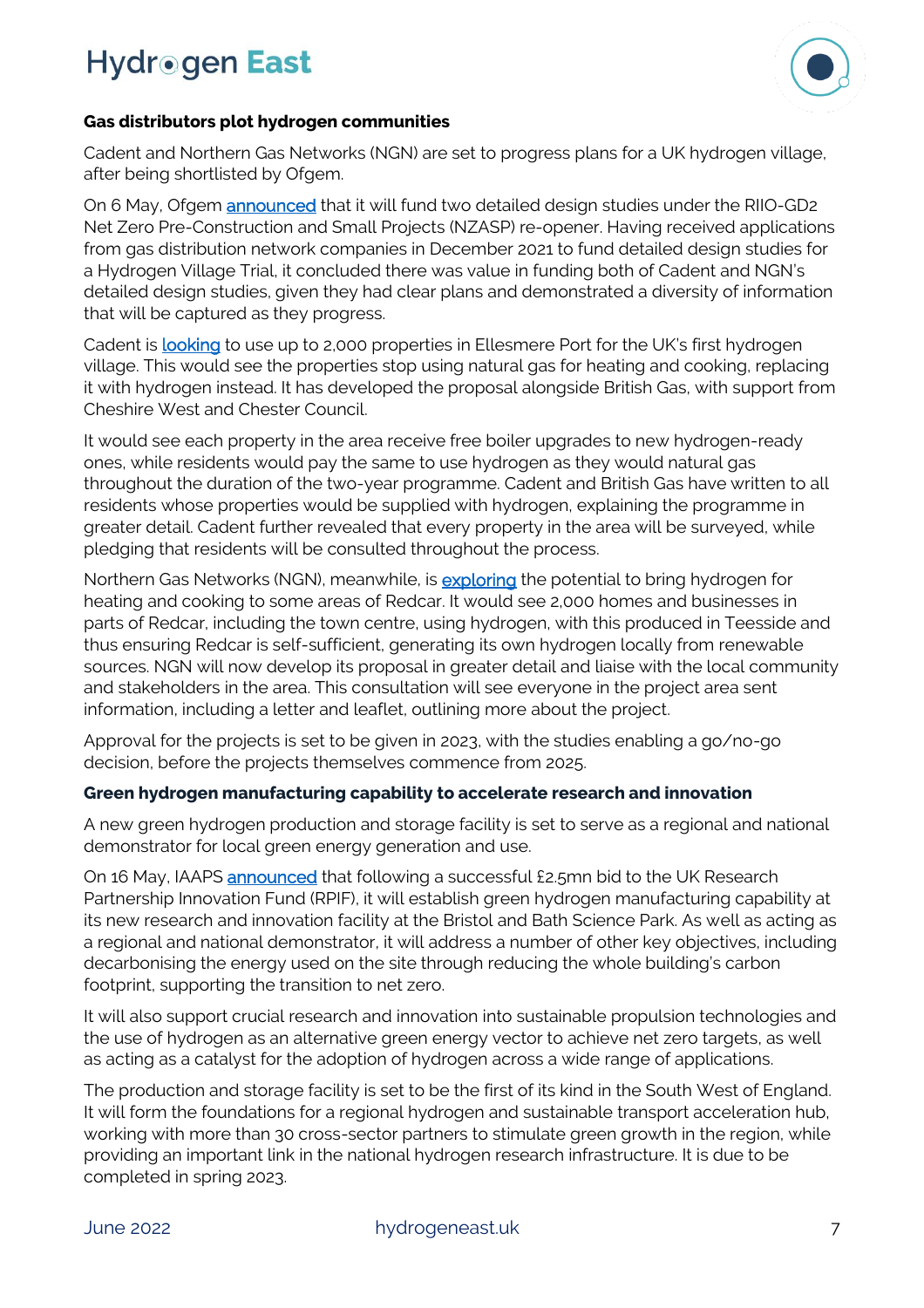

### **Blue hydrogen risks increasing UK's gas import dependency**

A report has warned blue hydrogen is not a low cost solution amidst the ongoing gas price crisis, with a projected cost of production 36% higher than 2021 UK government estimates.

Figure 6: The UK's expected cost of blue hydrogen has risen by 36% compared to baseline estimates published a year ago



(Source: IEEFA, BEIS)

On 24 May, the Institute for Energy Economics and Financial Analysis (IEEFA) [published](https://ieefa.org/articles/ieefa-europe-blue-hydrogen-costs-36-higher-uks-2021-estimate-would-increase-gas-import) a report, warning that continued UK investment in blue hydrogen will risk deepening the country's vulnerability to gas price volatility and supply uncertainty. As an extension of the gas value chain, it stressed that blue hydrogen no longer makes sense as an investment during a gas price crisis. According to the IEEFA, the UK would likely have to import 10% more natural gas to produce blue hydrogen than if the gas was used directly for heat.

This would raise demand for gas at a time when Europe is seeking to reduce its dependence on the fossil fuel. Citing findings from the BENF, it noted that reducing demand for gas

needed for grey hydrogen production could help to ease issues with gas price, security of supply and energy transition. Replacing this current demand from grey hydrogen with green hydrogen for oil refining and fertiliser production could see the EU's gas demand fall by 12%.

The IEEFA believes that blue hydrogen projects are high risk and will likely become stranded assets. It highlighted that are 26 green hydrogen projects expected to start construction around the world this year, with no blue hydrogen projects slated. This suggests financial risks are already playing out in the global market, it said.

It went on to set out how, in future, both the EU and UK face having to reduce their gas dependency, something that can only be done by reducing defining energy security as being based on a diversity of energy sources, not as a diversity of gas supply routes and infrastructure. Hydrogen can play an important role here, though blue hydrogen project economics are tied to the volatilities of the gas market.

Unlike gas, renewables can be more regionally or locally located. They are free from annual fuel cost dependency too, meaning green hydrogen projects can capitalise on this advantage and offer an alternative route to hydrogen production that generates net zero emissions, at a cost expected to become cheaper than blue no later than 2030. It stressed that with expected blue hydrogen production costs only published a year ago now significantly higher today, continued policy support for the technology is questionable.

Arjun Flora, IEEFA Director of Energy Finance Studies, Europe, said: "Looking ahead to 2030, the cost curve speaks clear. Since both the price of gas and UK emissions allowances have risen, not only is blue hydrogen no longer a low-cost technology, but its green rival will become cheaper to produce this decade and well before the end of blue hydrogen projects' lifetimes – which makes blue hydrogen a bad investment."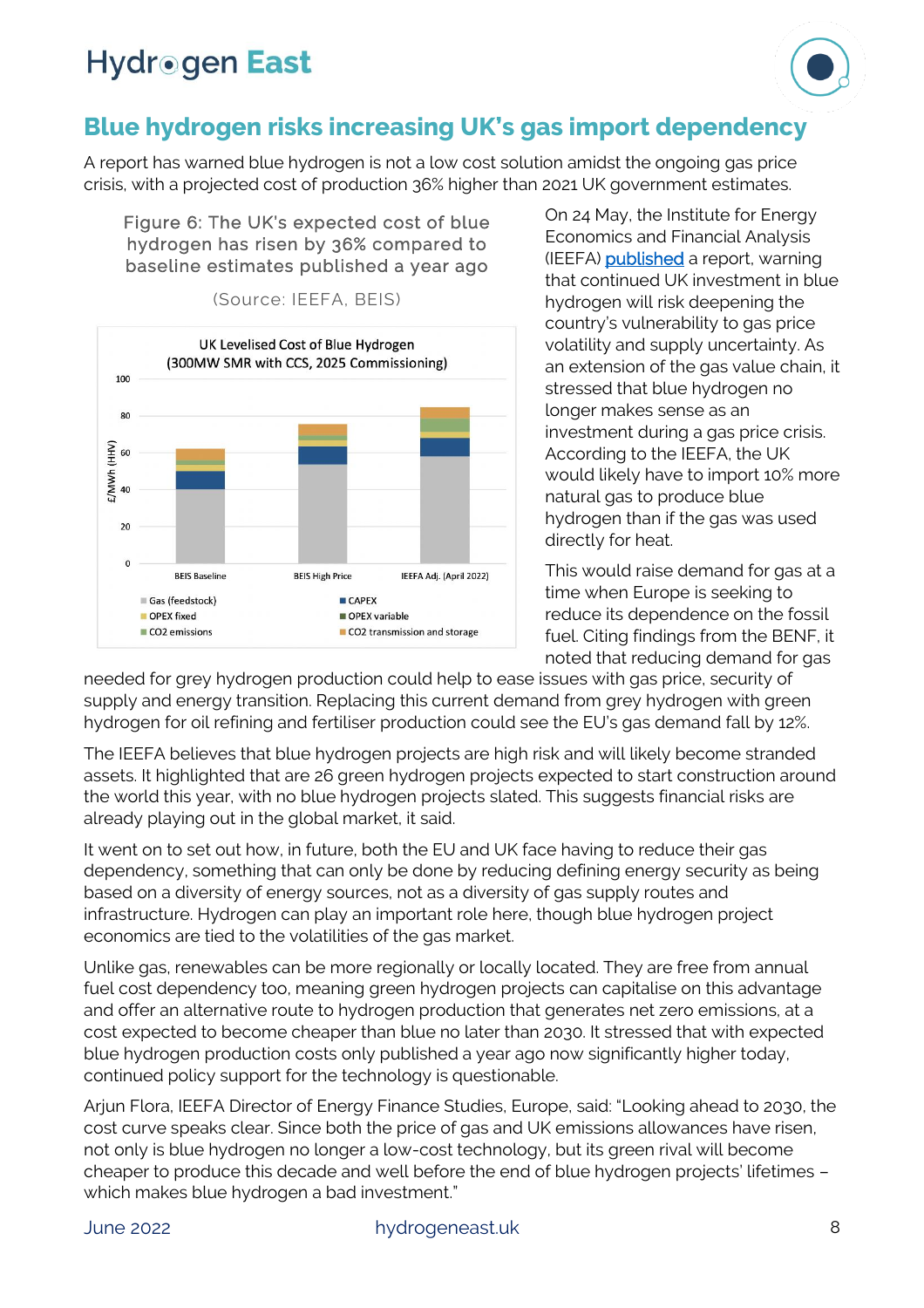

#### **RenewableUK sets out how to unlock "at least" 5GW of green hydrogen**

The government has been told to outline a detailed green hydrogen roadmap to deliver its 5GW target for 2030.

On 5 May, RenewableUK [published](https://www.renewableuk.com/news/604419/New-report-sets-out-key-steps-to-unlocking-at-least-5-gigawatts-of-green-hydrogen.htm) Green Hydrogen: Optimising Net Zero, a report mapping out a series of policy recommendations to drive government to its target of 10GW of low carbon hydrogen by 2030. This includes at least 5GW from green hydrogen production. It noted how a UK-wide green hydrogen economy has the potential to tackle hard-to-electrify sectors on route to net zero, solve the challenge of integrating renewables, boost the UK's energy security, and create jobs.

While describing the 5GW green hydrogen target for 2030 as encouraging, it stressed this ambition now needs to be met with an enabling policy and regulatory environment. Government has proven too slow in announcing key policy decisions needed to give certainty and unlock future pipelines of green hydrogen projects. It further warned that a failure to drive the necessary policy changes for green hydrogen in the 2020s could see the UK lose out on the opportunity to countries that have robust electrolyser-specific strategies.

RenewableUK went on to highlight key enabling actions to drive a green hydrogen revolution, noting that laying the necessary foundations today could see the cost of green hydrogen fall to £2/kg by 2030 and below £1.50/kg by 2050.

It is therefore calling for government to set out a detailed roadmap, outlining how 5GW of green hydrogen capacity can be secured by 2030. This should include a supportive planning regime, ensuring electrolysers can be built alongside windfarms, while RenewableUK is also calling on ministers to exempt electrolysers from some charges for access to the grid.

Further recommendations include the introduction of a standard that specifically promotes green hydrogen as a zero carbon fuel, making it clear other types of low carbon hydrogen do not have this pedigree; for BEIS to ensure all types of green hydrogen projects, big or small can receive support under the Hydrogen Business Model; and more funding and clearer and simpler rules nationwide to allow large green hydrogen projects faster to be built, helping to address barriers to the planning system.

It is also pledging to work with ministers to develop a UK-based green hydrogen supply chain, manufacturing electrolysers and compressors, ensuring the economic and industrial benefits of this technology can be felt in the UK, while stressing the need to ensure the UK has large-scale green hydrogen storage facilities for the future. This would involve making use of former gas storage facilities and salt caverns, as well as good interconnections with the European hydrogen network, allowing for exports.

#### **Hydrogen partnership looks to transform industry in the Highlands**

ScottishPower and Storegga have joined forces to develop, build and operate green hydrogen production plants across Scotland.

[Announced](https://www.scottishpower.com/news/pages/scottishpower_and_storegga_form_green_hydrogen_partnership_to_transform_industry_in_the_highlands.aspx) on 5 May, the partnership will have the potential to transform industry and transportation in the Highland region, with the first project in the pipeline the Cromarty Hydrogen project, north of Inverness. This will be designed to deliver up to 20 tonnes of green hydrogen, per day, from 2024, while also having the potential to scale to 300MW through a series of modular expansion phases, subject to customer demand.

The project will see existing fossil fuel sources displaced, enabling the supply of green hydrogen into the heating processes of distilleries, along with additional potential supply to other local manufacturing, food production and industrial heating applications.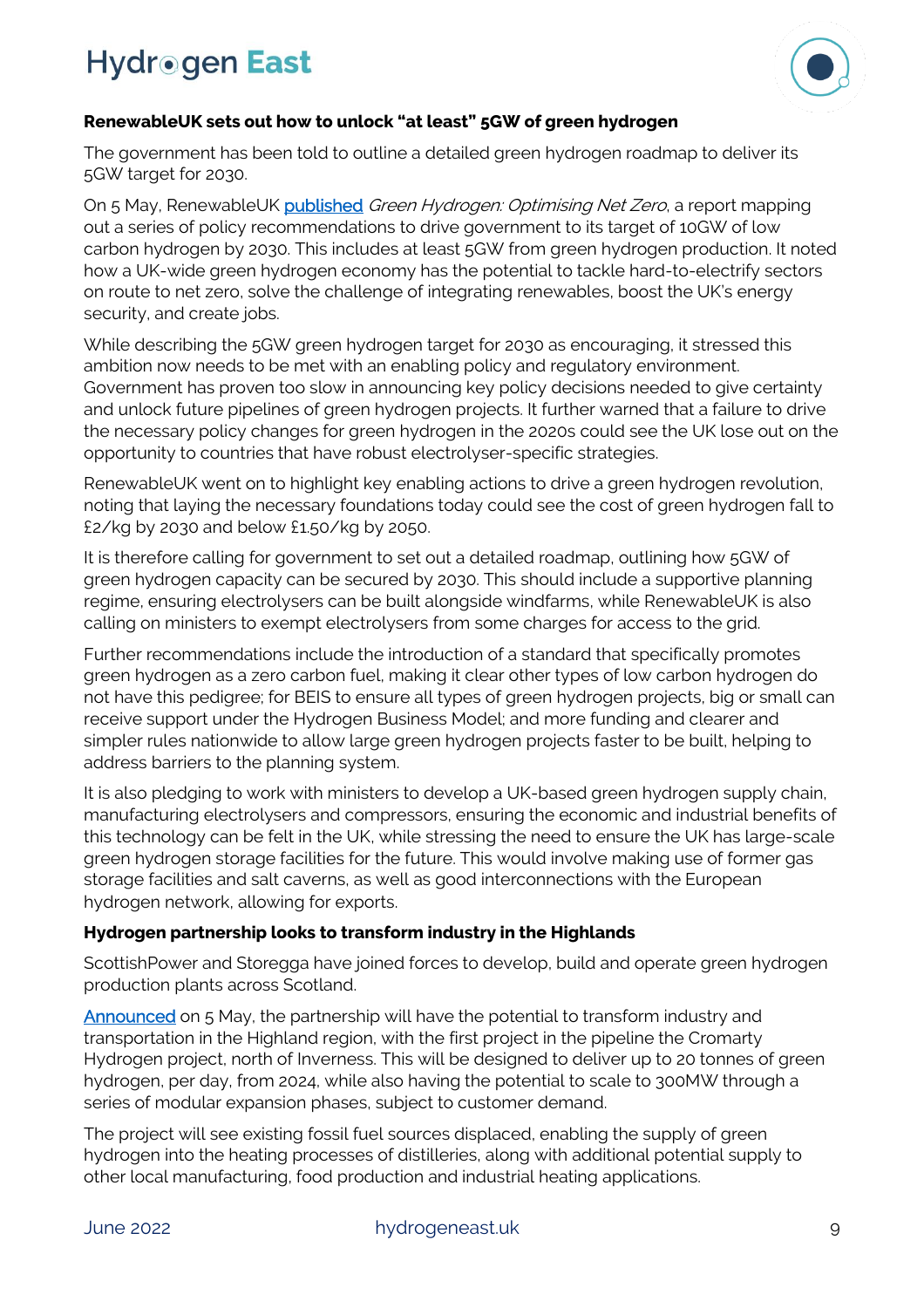

### **Low carbon hydrogen to play significant role worldwide**

Across the world, low carbon hydrogen has the potential to play a significant role in achieving aims under the Paris Agreement, according to a report.



On 23 May, the World Energy Council (WEC) [published](https://www.worldenergy.org/publications/entry/regional-insights-low-carbon-hydrogen-scale-up-world-energy-council) a working paper following a series of deep dives to understand regional differences within low carbon hydrogen development. It found that as well as supporting the pursuit of Paris Agreement goals, low carbon hydrogen can also help countries in both diversifying their energy portfolios and strengthening the security of them.

However, the extent to which low carbon hydrogen is able to fulfil its potential is dependent on the evolution of its key production technologies, as well as significant global trade flows of hydrogen and hydrogen-based fuels.

Due to the high cost of transporting hydrogen, the majority will be consumed in the country or region where it is produced, with China and the USA – the two largest markets – expected to be self-sufficient. Though if enough regional and global cooperation emerges in the near future, there will be scope for substantial trade flows to open up by 2030. Hydrogen's versatility makes it is relevant in many countries, with regional similarities and potential synergies therefore possible. This will pave the way for increasing regional cooperation in hydrogen development.

There are significant uncertainties that must be addressed as the focus switches from "whether" to develop low carbon hydrogen to "how" to do it. These include whether challenges in various supply chain options can be overcome, as well as whether hydrogen can play a role in tackling climate change in the short-term. The issue here is that the timeline for low carbon hydrogen project development is not sufficiently aligned with the need to address climate change.

Further uncertainties included whether bankable projects can emerge, along with if the gap between engineers and financers can be bridged. This gap refers to what technology providers could deploy and what bankers will finance. Guaranteeing the stability of supply of the main low carbon hydrogen production sources is also an issue, for both renewable hydrogen and fossil-based low carbon hydrogen. Renewable hydrogen relies on the supply of electricity from renewable resources which are at the mercy of weather fluctuations, while hydrogen derived from fossil fuels with CCUS could encounter issues through major fluctuations in the price of natural gas.

Looking ahead, to enable low carbon hydrogen at scale will call for greater coordination and cooperation among stakeholders worldwide to better mobilise public and private finance, and to shift the focus to end-users and people. Key enablers include moving from production cost to end-use price; developing Guarantees of Origin schemes with sustainability requirements; developing a global monitoring and reporting tool on low carbon hydrogen projects; and better coordination of social impacts alongside economic opportunities.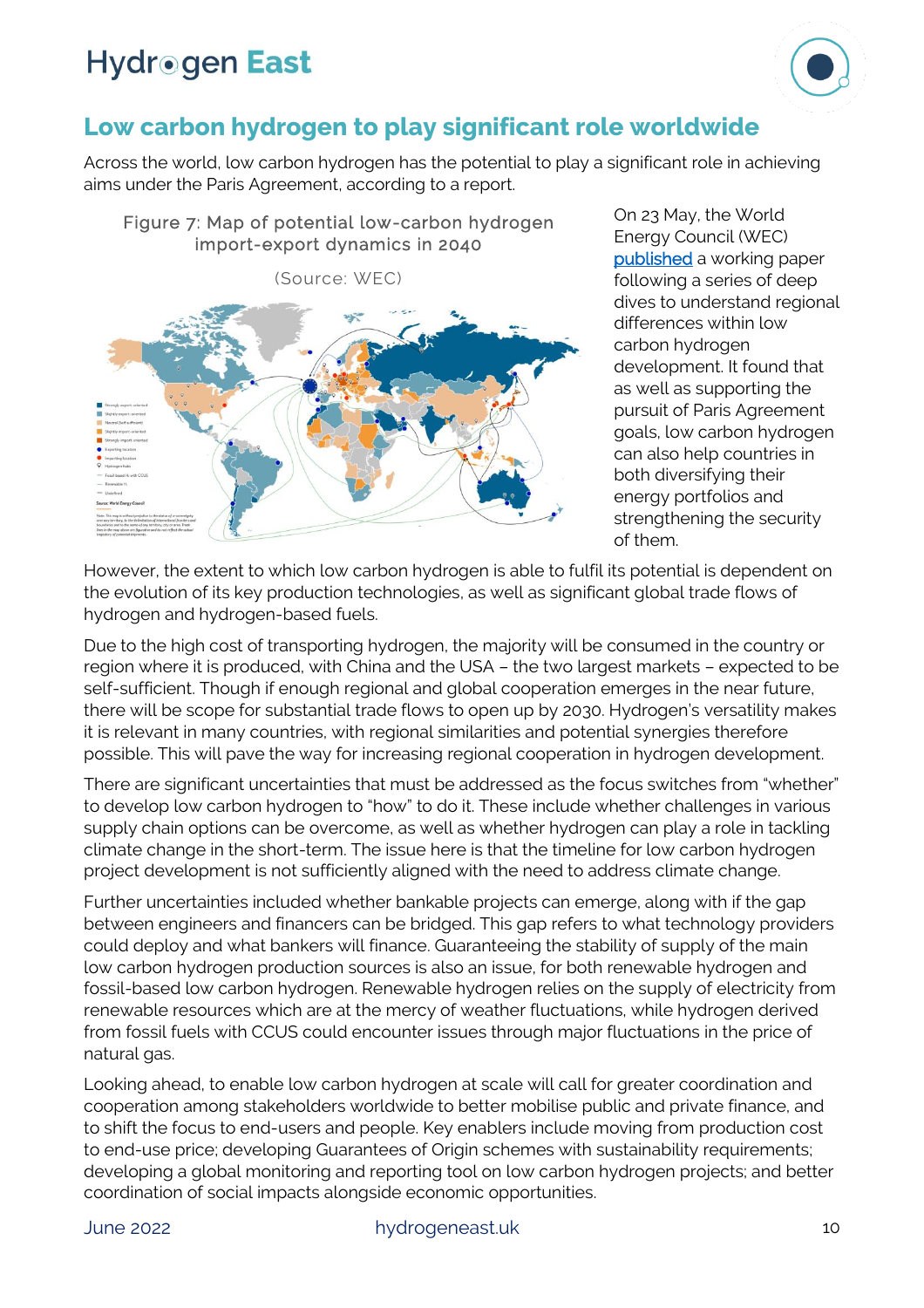

#### **Future hydrogen-ready energy storage project targeted for Dorset**

UK Oil & Gas (UKOG) has announced that UK Energy Storage – its wholly owned subsidiary – is set to develop plans for a future hydrogen-ready energy storage project.

Through an Agreement to Lease with Portland Port (PPL), [announced](https://irpages2.equitystory.com/websites/rns_news/English/1100/news-tool---rns---eqs-group.html?article=32711526&company=ukog) on 30 May, UK Energy Storage will develop, subject to new planning consent and securing necessary development finance, an integrated Energy Hub at two sites at what once was a Royal Navy port in Dorset. The plan is centred around hydrogen-ready gas storage and a future green hydrogen generation capability, with the Hub building on a previously unrealised project from Portland Gas Storage. Back in 2008, Portland Gas Storage granted planning consent to situate around 48bn ft<sup>3</sup> of underground salt cavern storage underneath PPL's land.

UK Energy Storage will use established engineering concepts, public record planning submissions, publicly available data, UKOG internal studies, and technical engineering and economic modelling advice from Xodus as it develops the strategically located hydrogenready Energy Hub in the active harbour site. As a hydrogen-ready build, it would be able to hold either hydrogen or natural gas from operational conception.

The salt cavern storage would be linked to the national pipeline transmission system through a new hydrogen-ready pipeline. This pipeline would be designed with an envisaged capacity capable of handling up to 1bcf per day, equating to around a seventh (14%) of the current estimated UK daily natural gas consumption. Another feature will be pilot scale green hydrogen production and storage, together with hydrogen battery concept investigation. Alongside Xodus, UK Energy Storage will develop future potential to supply renewable electricity for green hydrogen production at the site through an over-the-horizon floating windfarm.

Elsewhere, planned elements include a new LNG import facility in the port, designed to optimise cavern-fill cycle times and maximise revenues; future proofing the development through engineering to transition seamlessly into green hydrogen production and storage as the hydrogen economy evolves; an investigation of local high geothermal heat gradient for potential local heat networks, or to power green hydrogen production; and a joint investigation from UK Energy Storage and PPL into the potential of using future green hydrogen generation at the port to directly fuel future hydrogen propelled ships, with the possibility of future green hydrogen export by ship also to be explored.

#### **British Steel targets green hydrogen with feasibility study**

British Steel has launched a major study into the use of green hydrogen as part of its drive to decarbonise its operations and manufacture net zero steel.

On 31 May, it [announced](https://britishsteel.co.uk/news/british-steel-launches-feasibility-study-into-the-use-of-green-hydrogen/) that it is collaborating with EDF UK, University College London and the Materials Processing Institute, having secured government funding for a feasibility study into switching from natural gas to green hydrogen as a fuel source for re-heating furnaces. British Steel has already pledged to deliver net zero steel by 2050, while significant reducing its CO2 intensity by 2030 and 2035 in the interim.

Should the study prove successful, then British Steel plans to undertake an industrial-scale demonstration. This could see the technology developed and rolled out across all its operations, including its main manufacturing base in Scunthorpe. It could also then be adopted by other UK steelmakers.

The six-month study is taking place at British Steel's Teesside Beam Mill. It is linked to the Tees Green Hydrogen project, which will see electricity from the nearby Teesside offshore wind farm, along with a new solar farm set to be constructed, power EDF Renewables UK's hydrogen electrolyser.